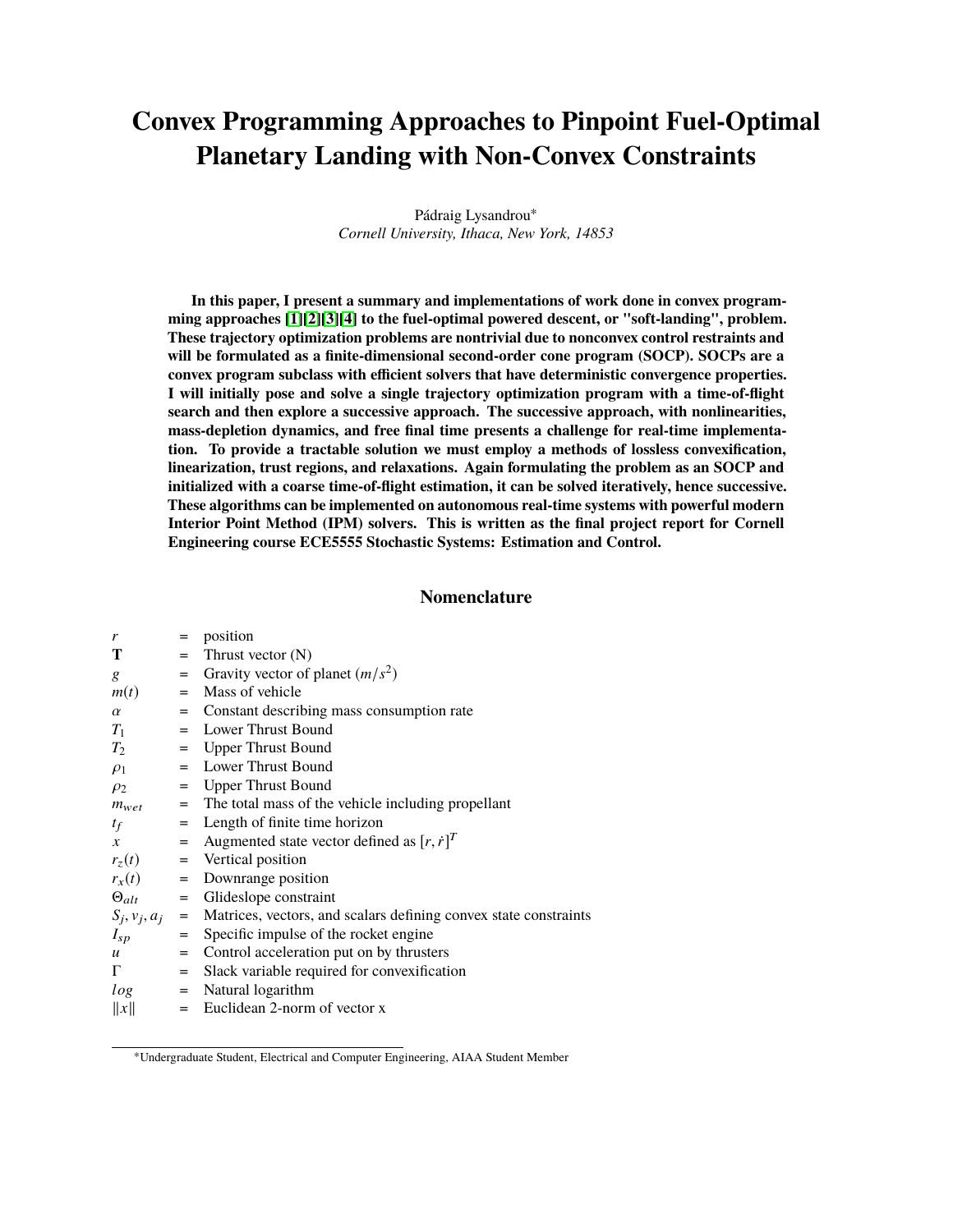# **I. Introduction**

In this paper, I present implementations of convex programming algorithms for the powered descent guidance problem. I will focus on these two papers:[\[1\]](#page-13-0)[\[2\]](#page-13-1). Traditional landing algorithms have tolerances of tens of kilometers, where the one presented has tolerances as little as meters. So far, all Mars landings have been for exploration missions with relaxed landing criteria. However, given that landing has gained renewed interest due to privatization and commercialization of space exploration, other techniques are being researched. Having the ability to land near a site of scientific interest, a base, or refueling station is valuable. The convex methods I will present can be used for landing a spacecraft on Mars as well as other planetary bodies like Earth for application in reusable launch vehicles. The ability to soft-land a rocket is fundamentally disruptive to the industry and has already had a huge impact in reducing the cost of getting to space. We have seen companies like SpaceX and Blue Origin make incredible progress with landing reusable vehicles and expect more developments from them in the future.

Every pinpoint landing problem begins with an entry phase where the vehicle descends through an atmosphere to a point where powered descent must begin. Many Mars entry, descent, and landing schemes enter the atmosphere and slow down via parachute. This parachute is then cut away to allow powered descent. With atmospheric qualities being stochastic, the position in which the descent phase must begin is uncertain. Therefore, we would like to look at algorithms which maximize the divert capability of the craft by minimizing the fuel consumption from initial condition to terminal state. We define powered descent guidance as the fuel-optimal trajectory that takes the vehicle at some initial state condition to a prescribed final state in a uniform gravitational field with standard vehicle given thrust magnitude and direction constraints. I will start with the two-dimensional formulation and extend it to three dimensions in my implementation.

The convex optimization framework is exploited because it is conducive of real-time onboard implementation and has guaranteed convergence properties with deterministic criteria. The convex programming algorithm to solve powered descent guidance that I will present has non-convex controls constraints and will be posed as a finite-dimensional SOCP problem. SOCPs have low complexity and can be solved in polynomial time [\[5\]](#page-13-4). Interior-point numerical methods compute optimal solutions with deterministic stopping criteria and are, again conducive to onboard implementation. I will summarize the problem given in [\[1\]](#page-13-0), provide a solution, extend it to three dimensions, and then summarize the successive convexification approach found in [\[3\]](#page-13-2) with my own successive implementation under noise.

# **II. The General Problem[\[1\]](#page-13-0)**

Given that we will solve our system in two dimensions (x and z), the position and velocity vectors will be of size  $\mathbb{R}^2$ . We have assumed everything is the the *surface fixed frame.* The translational dynamics of the system are given as

$$
\ddot{r}(t) = g + \frac{T_c(t)}{m(t)}\tag{1}
$$

$$
\dot{m}(t) = -\alpha \|T_c(t)\| \tag{2}
$$

Where  $\ddot{r}(t) \in \mathbb{R}^2$  is acceleration of the vehicle, g is the gravitational acceleration vector of the planet,  $T_c(t)$  is the thrust vector,  $m(t)$  is the mass of the vehicle, and  $\alpha$  is a positive constant describing the fuel consumption rate. For *n* identical thrusters each with nominal thrust level *T* and specific impulse  $I_{sp}$  we can denote  $T_c = (nT \cos \phi)e$  and  $\alpha = (I_{sp}g \cos \phi)^{-1}$  as the consumption rate with  $\phi$  being the cant angle of each engine. However, moving forward I will assume one engine per spacecraft and therefore, a cant angle of 0 degrees assume one engine per spacecraft and, therefore, a cant angle of 0 degrees.

Engine thrust cannot be continuously throttled down to 0 and therefore has upper and lower bounds

$$
0 < T_1 < T(t) < T_2, \qquad \forall t \in [0, t_f] \tag{3}
$$

<span id="page-1-0"></span>
$$
\rho_1 \le ||T(t)|| \le \rho_2 \tag{4}
$$

$$
\rho_2 > \rho_1 > 0 \tag{5}
$$

Where  $\rho_1$  is the deepest throttle and  $\rho_2$  is the nominal largest thrust value. The final time is denoted by  $t_f$ . Note that  $\rho_2$  is the nominal largest thrust value. The final time is denoted by  $t_f$ . Note that eqn[.4](#page-1-0) defines a nonconvex region in the control space. We must also provide the initial conditions:  $m(0) = m_{wet}$ ,  $x(0) = x_0$ ,  $x(t f) = 0$ , where *x* denotes the state. The value  $m_{wet}$  is the wet mass of the rocket. This means the mass of the structure, avionics, and other non-consumables plus the mass of the fuel in the tanks. The state is constructed as such:  $x = [r \quad \dot{r}]^T$ . We also assume that  $r_z(t) > 0$ ,  $\forall t \in [0, t_f)$  which is to say that the vehicle cannot travel through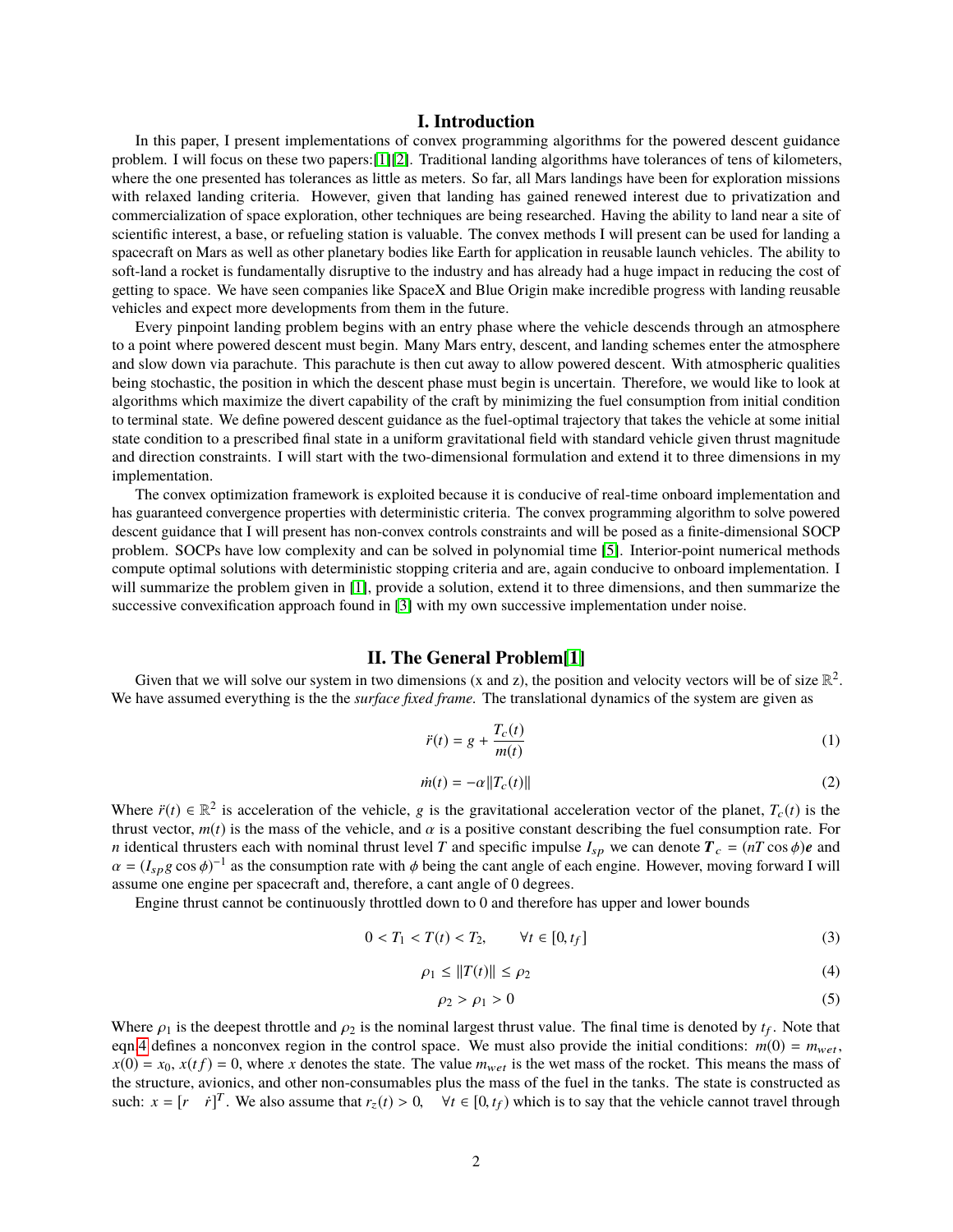the ground.

Another set of constraints that we must consider are those imposed upon the system by instruments and sensors. For example, when landing on a planetary body without global positioning, terrain relative navigation might be used and restrict the attitude of the vehicle. For this we implement what is called the glideslope constraint.

$$
\Theta_{alt} = \arctan \frac{r_z(t)}{r_x(t)}\tag{6}
$$

Additionally, it is assumed that constraints take the following affine form:

$$
||S_j x(t) - v_j|| + c_j^T x(t) + a_j \le 0
$$
\n(7)

where  $S_j \in \mathbb{R}^{n_j*4}$ ,  $c_j \in \mathbb{R}^4$ ,  $n_j \leq 4$ ,  $v_j \in \mathbb{R}_j^n$ , and  $a_j \in \mathbb{R}$ . Similarly we can express the glideslope constraint like

$$
||Sx|| + c_j^T x \le 0 \tag{8}
$$

where

$$
S = \begin{bmatrix} 1 & 0 & 0 & 0 \\ 0 & 1 & 0 & 0 \end{bmatrix}, \qquad c = \begin{bmatrix} -\tan \Theta_{alt} & 0 & 0 & 0 \end{bmatrix}^T
$$

So we can now pose

Problem 1:  
\n
$$
\max_{t_f, T} m(t_f) = \min_{t_f, T} \int_0^{t_f} ||T(t)||dt
$$
\nSubject to:  
\n
$$
\ddot{r}(t) = g + \frac{T_c(t)}{m(t)}, \quad \dot{m}(t) = -\alpha ||T_c(t)||
$$
\n
$$
\rho_1 \le ||T(t)|| \le \rho_2, \quad r_z(t) \le 0
$$
\n
$$
||S_j x(t) - v_j|| + c_j^T x(t) + a_j \le 0, \quad j = 1, ..., n_s
$$
\n
$$
m(0) = m_{wet}, r(0) = r_0, \dot{r}(0) = \dot{r}_0, r(t_f) = \dot{r}(t_f) = 0
$$

### **III. Convexification of the Control Magnitude Constraint**

I will now introduce a modified version of Problem 1:

#### **Problem 2:**

$$
\min_{t_f, T, \Gamma} \int_0^{t_f} ||\Gamma(t)|| dt
$$

**Subject to:**

$$
\ddot{r}(t) = g + \frac{T_c(t)}{m(t)}, \quad \dot{m}(t) = -\alpha ||\Gamma(t)||
$$
  

$$
||T(t)|| \le \Gamma(t)
$$
  

$$
\rho_1 \le \Gamma(t) \le \rho_2, \quad r_z(t) \le 0
$$
  

$$
||S_j x(t) - v_j|| + c_j^T x(t) + a_j \le 0, \quad j = 1, ..., n_s
$$
  

$$
m(0) = m_{wet}, r(0) = r_0, \dot{r}(0) = \dot{r}_0, r(t_f) = \dot{r}(t_f) = 0
$$

This is derived by introducing  $\Gamma$  as a slack variable to the initial problem.  $\Gamma$  replaces  $||T||$  with an additional constraint  $||T(t)|| \leq \Gamma(t)$ . Because this problem is a relaxation of the initial problem, Problem 1 defines a feasible solution of Problem 2. However, a feasible solution for problem 2 does not necessarily define one for Problem 1. Lemma 1 of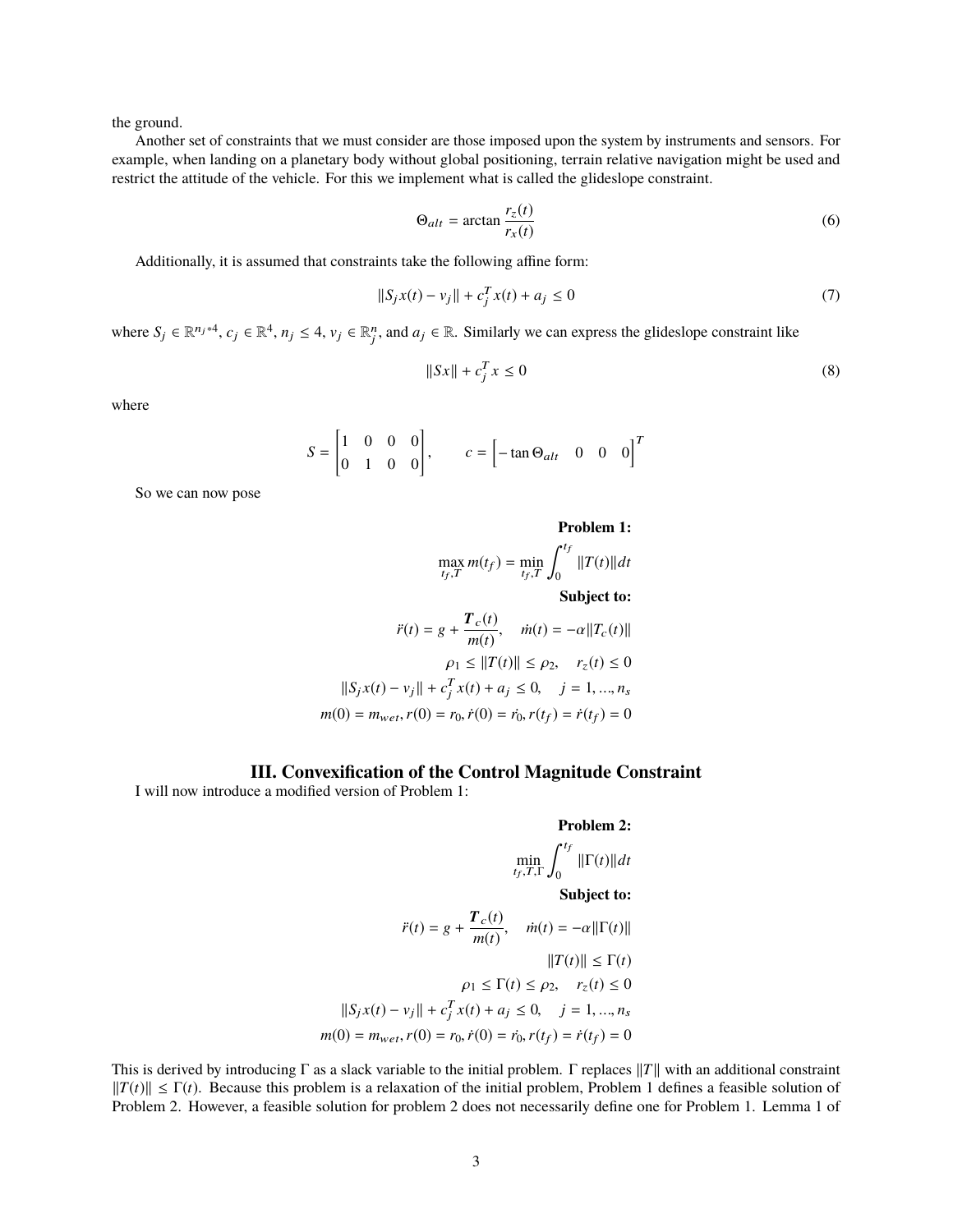<span id="page-3-0"></span>[\[1\]](#page-13-0) shows that the optimal solution to Problem 2 also is a feasible solution of Problem 1. This is done by using the Hamiltonian of Problem 2 and using the necessary conditions for optimality, pointwise maximum principle, and the transversality condition. This paper shows, with lemma 1, that modified constraints of Problem 2, namely the scalar slack variable Γ convexifies Problem 1. The lemma states that if there is an optimal solution to Problem 2, then there also exists one for Problem 1, and it can be found from the optimal solution of Problem 2. We also see that that the admissible set of controls for the second problem are within the set of admissible controls for the first. Together this means that Problem 2 can be solved with convex control constraints in order to find a solution to the nonconvex Problem 1.



**Fig. 1 Problem 1 to Problem 2 convexification of the thrust constraint. From [\[1\]](#page-13-0)**

See Fig. [1](#page-3-0) to see how the original nonconvex annulus turns into a three-dimensional convex cone. The [\[1\]](#page-13-0) paper gives a optimal solution existence proof and continues onto a change of variables step which will make construction of the algorithm much simpler.

#### **A. Change of Variables**

A change of variables will allow for a much cleaner numerical algorithm for expanding Problem 2 into the third form which will be a continuous time SOCP. Let us perform

$$
\sigma = \frac{\Gamma}{m} \tag{9}
$$

$$
u = \frac{T}{m} \tag{10}
$$

and consequently the dynamics change

$$
\ddot{r}(t) = u(t) + g \tag{11}
$$

$$
\frac{\dot{m}(t)}{m(t)} = -\alpha \sigma(t) \tag{12}
$$

and clearly 
$$
m(t) = m_0 \exp \left[ -\alpha \int_0^{t_f} \sigma(t) d\tau \right]
$$
 (13)

Therefore we must minimize the integral term in the last mass dynamical equations. The original constraints the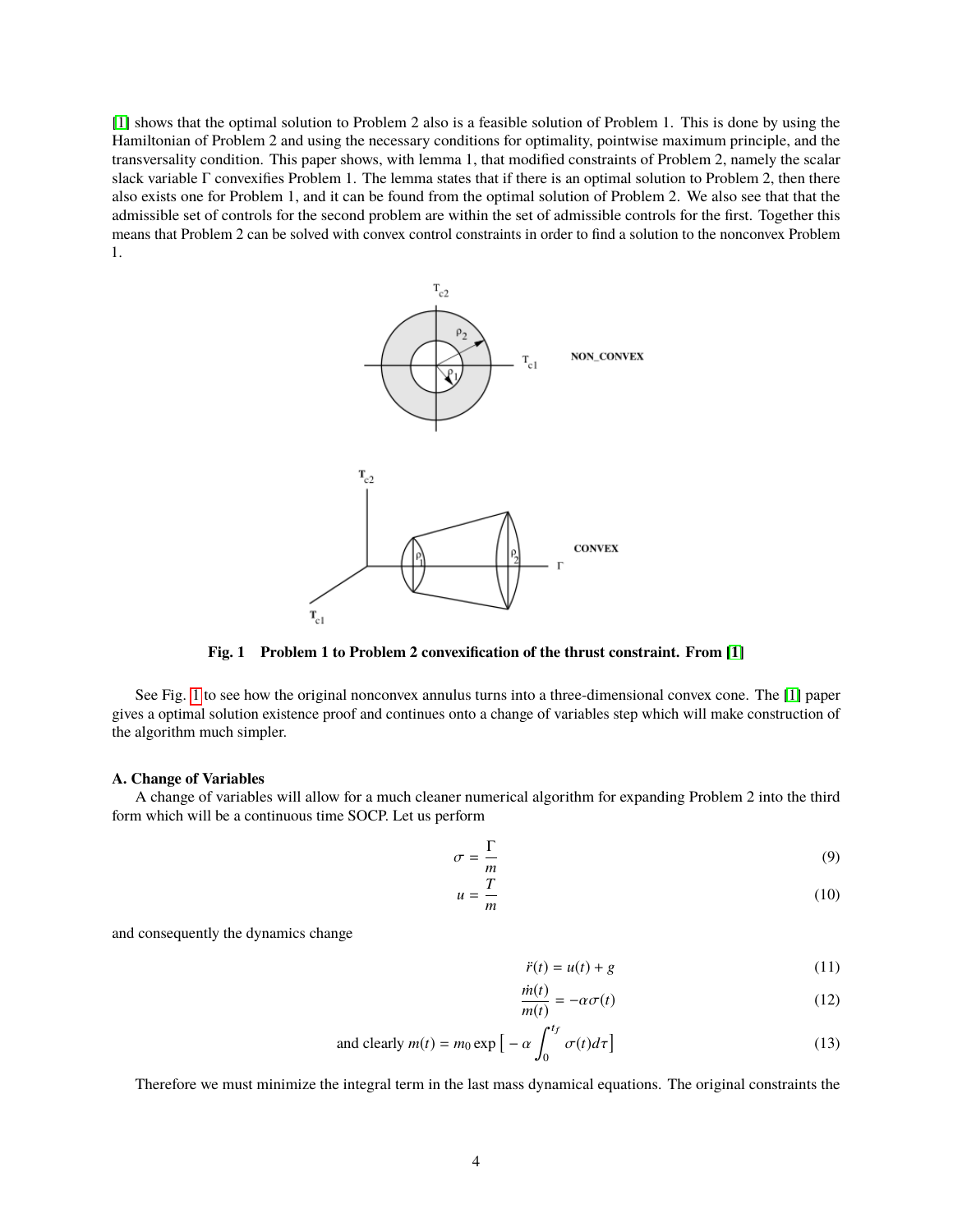follow that

$$
||u(t)|| \le \sigma(t), \quad \forall t \in [0, t_f]
$$
\n(14)

$$
\frac{\rho_1}{m(t)} \le \sigma(t) \le \frac{\rho_2}{m(t)}, \quad \forall t \in [0, t_f]
$$
\n(15)

This inequality now describes a convex set. However, when we consider *m* by itself to be variable of the problem, these inequalities become bilinear and do not define a convex region. We will now introduce *z* to resolve this issue and convexify these inequalities. Lets define  $z = \log m$ . And then the mass depletion rate now becomes  $\dot{z}(t) = -\alpha \sigma(t)$ . The inequalities now become

<span id="page-4-0"></span>
$$
\rho_1 \exp(-z(t)) \le \sigma(t) \le \rho_2 \exp(-z(t)). \quad \forall t \in [0, t_f]
$$
\n(16)

The left side of the inequality in eqn. [16](#page-4-0) defines a convex feasible region, but the right part does not. We will now use a Taylor expansion of the exponential to achieve second-order cone and linear approximations to be used in our problem. The first part of this eqn. [16](#page-4-0) can be approximate by the first three terms of the series, or second-order cone:

$$
\rho_1 \exp(-z_0) \left[ 1 - (z - z_0) + \frac{(z - z_0)^2}{2} \right] \le \sigma \tag{17}
$$

Where  $z_0$  is a given constant. The right side of the inequality can be linear, or the first two terms of the Taylor expansion. Therefore

$$
\sigma \le \rho_2 \exp(-z_0) \left[ 1 - (z - z_0) \right] \tag{18}
$$

with 
$$
\mu_1 = \rho_1 \exp(-z_0)
$$
, and  $\mu_2 = \rho_2 \exp(-z_0)$  (19)

We now have a second order cone formulation where  $z_0(t) = \log(m_{wet} - \alpha \rho_2 t)$  where  $z_0(t)$  serves as a lower bound on  $z(t)$  at each time. We must now ensure that  $z(t)$  is constrained properly with

$$
\log(m_{wet} - \alpha \rho_2 t) \le z(t) \le \log(m_{wet} - \alpha \rho_1 t)
$$
\n(20)

Let us know pose the third problem, substituting in these simplifications, which remains continuous:

#### **Problem 3:**

$$
\min_{t_f, u, \sigma} \int_0^{t_f} \sigma(t)dt
$$
  
\nSubject to:  
\n
$$
\ddot{r}(t) = u(t) + g, \quad \dot{z}(t) = -\alpha \sigma(t)
$$
  
\n
$$
||u(t)|| \le \sigma(t)
$$
  
\n
$$
\mu_1(t) \Big[ 1 - (z - z_0) + \frac{(z - z_0)^2}{2} \Big] \le \sigma \le \mu_2(t) \Big[ 1 - (z - z_0) \Big]
$$
  
\n
$$
\log(m_{wet} - \alpha \rho_2 t) \le z(t) \le \log(m_{wet} - \alpha \rho_1 t)
$$
  
\n
$$
||r_x(t)|| \le \beta r_z(t)
$$
  
\n
$$
m(0) = m_{wet}, r(0) = r_0, \dot{r}(0) = \dot{r}_0, r(t_f) = \dot{r}(t_f) = 0
$$

Note that we have replaced the general affine constraint form with the glideslope constraint, where  $\beta$  is the defined slope.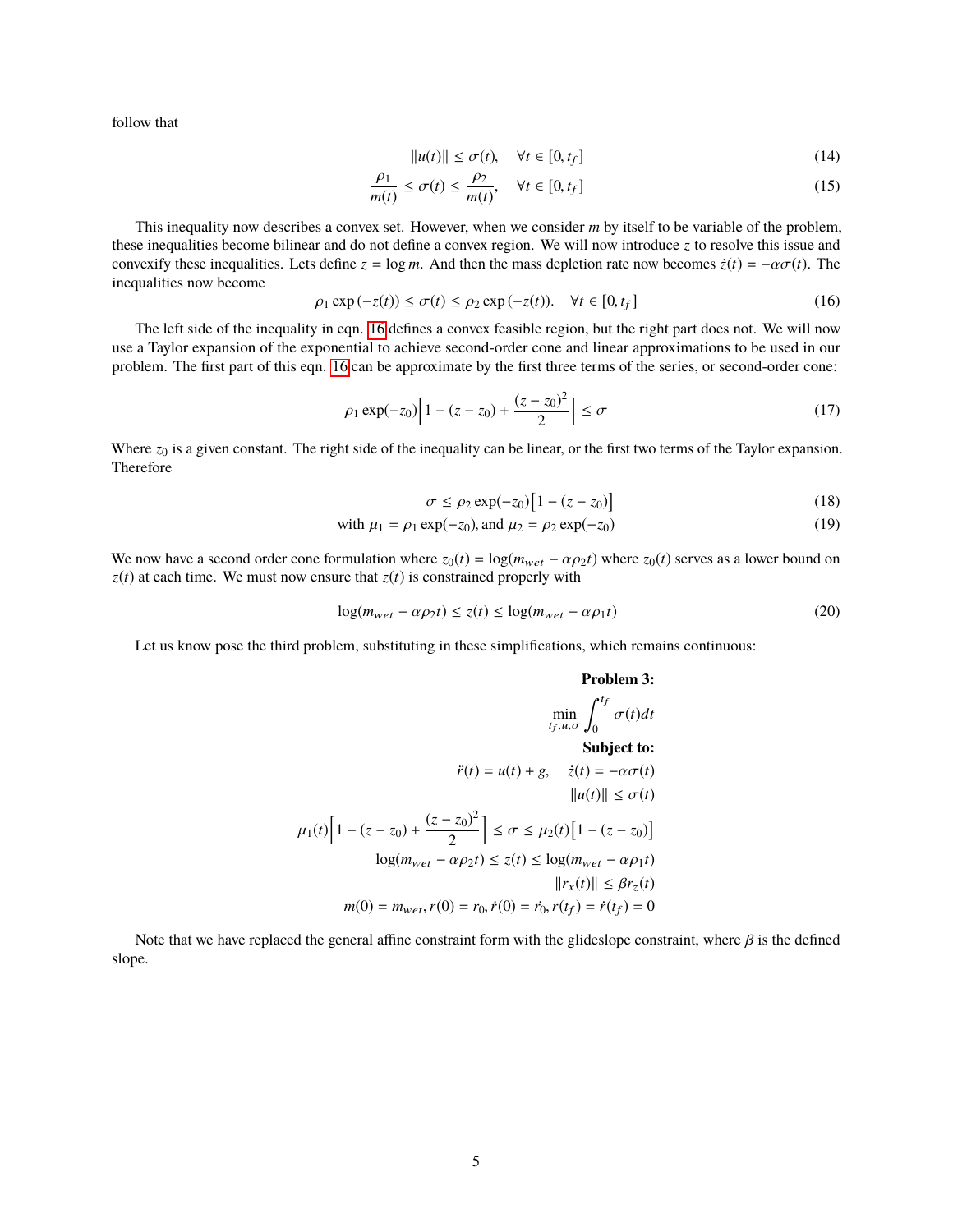## **IV. Discretization**

Discretization must occur for implementation in computer program. We base this on a piecewise linear control input for different time intervals. This means that for  $\Delta t > 0$ , and for each instance  $t_k = k\Delta t$ ,  $\forall k = 0, ..., N$ . Therefore we replace the continuous time with

$$
u(t) = u_k + (u_{k+1} - u_k)\tau
$$
 (21)

$$
\sigma(t) = \sigma_k + (\sigma_{k+1} - \sigma_k)\tau
$$
\n(22)

where 
$$
\tau = \frac{t - t_k}{\Delta t}
$$
,  $\forall t \in [t_k, t_{k+1}), \quad k = 0, ..., N-1$  (23)

Using this discretization, we present Problem 4:

Problem 4:  
\n
$$
\min_{u_0...u_N, \sigma_0... \sigma_N} - z_N
$$
\nSubject to: for  $k = 0, ..., N$ ,  
\n
$$
r_{k+1} = r_k + \frac{\Delta t}{2} (r_k + r_{k+1}) + \frac{\Delta t^2}{12} (u_{k+1} - u_k)
$$
\n
$$
\dot{r}_{k+1} = \dot{r}_k + \frac{\Delta t}{2} (u_k + u_{k+1}) - g \Delta t
$$
\n
$$
z_{k+1} = z_k - \frac{\alpha \Delta t}{2} (\sigma_k + \sigma_{k+1})
$$
\n
$$
||u_k|| \le \sigma_k
$$
\n
$$
\mu_{1,k}(t) \Big[ 1 - (z_k - z_{0,k}) + \frac{(z_k - z_{0,k})^2}{2} \Big] \le \sigma \le \mu_{2,k}(t) \Big[ 1 - (z_k - z_{0,k}) \Big]
$$
\n
$$
\log(m_{wet} - \alpha \rho_2 k \Delta t) \le z_k \le \log(m_{wet} - \alpha \rho_1 k \Delta t)
$$
\n
$$
||r_x(t)|| \le \beta r_z(t)
$$
\n
$$
m(0) = m_{wet}, r(0) = r_0, \dot{r}(0) = \dot{r}_0, r(t_f) = \dot{r}(t_f) = 0, z_0 = \log(m_{wet}), N \Delta t = t_f
$$

We now have the general lossless-convexified algorithm and can use vehicle parameters to generate trajectories.

### **V. 2D Mars Landing Divert for Small Single-Engined Vehicle**

I have now implemented this algorithm in MATLAB using the CVX package to define the convex problem. I use the SEDUMI solver. In Fig[.4](#page-8-0) we see the parameters that I have given the vehicle. I have modeled these off of parameters similar to Masten Space System's vertical takeoff and vertical landing class of vehicles. The specific impulse reflects that of an ethanol liquid oxygen rocket engine, as well as the throttleability of their engine. Notice that the gravity vector reflects that of Mars. I have also limited the maximum thrust vector control angle to 25 degrees as a constraint on the thrust vector. This is a feasible upper limit for agile landing thrust vector control systems. Notice the initial conditions placed on the position and velocity. These values are consistent with those of Mars entry after the drag/parachute phase. The trajectory in Fig[.5](#page-9-0) shows how the vehicle overshot the target during the entry phase and how it works its way back towards the landing site. Keep in mind that the  $t_f$  in this situation is static at  $100$  seconds and is not necessarily globally optimal because we have yet to implement the time-of-flight search. Fig. [6](#page-9-1) shows the position and velocity of the vehicle along the path. Additionally, I have rewritten the vehicle parameters, environmental parameters, and initial conditions to simulate the re-entry of SpaceX's Falcon 9 vehicle as it approaches the landing barge. Note that this was done as a demonstration and does not accurately represent their implementation as it does not include aerodynamic control surfaces or disturbances.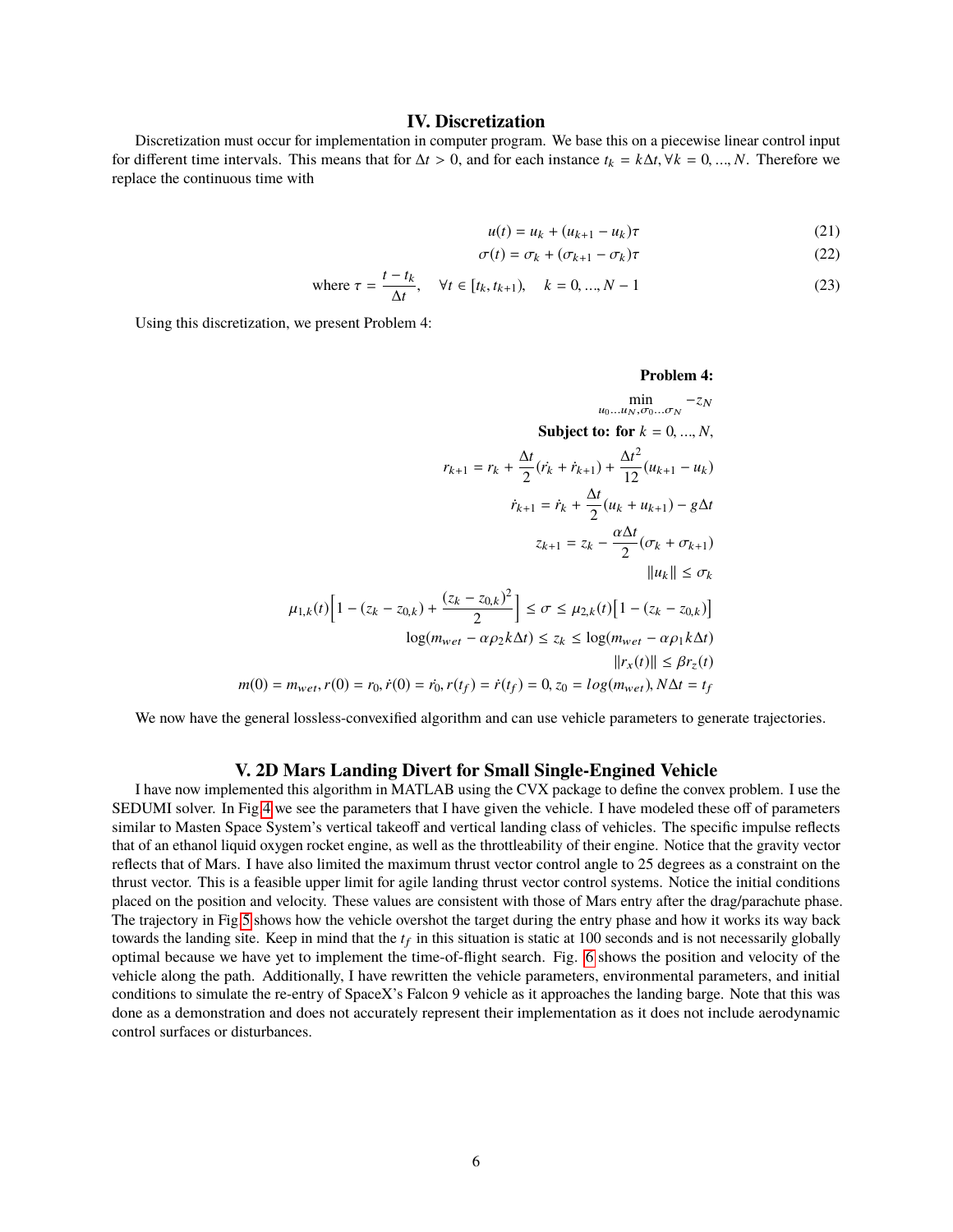#### **VI. 3D Implementation of the Landing Algorithm**

Now that I have shown the mathematical derivation for the two dimensional case, I will extend it to three dimensions in the MATLAB simulation. This was very simple as I augmented the dynamics, gravity, and input vectors. The thruster now has two rotational degrees of freedom. I also re-derived the glideslope constraint and thrust vector control constraints for the new degree of freedom. I will include plots of trajectories using both the 3D algorithm and the time-of-flight search algorithm in the appendix for brevity. I will reference them in the following section.

#### **VII. Time-of-Flight (TOF) Search**

Now that we can solve the landing problem with static final time, we must perform this SOCP multiple times, performing a linear search, with multiple times in mind to find the global minimum fuel consumption. For example, even though a feasible solution to the convex problem exists with a final time of 150 seconds, it might be suboptimal to the SOCP solution generated with a 148 second time-of-flight. Therefore we must perform an outer iteration of the time horizon to find the globally optimal value corresponding to total minimum fuel consumption.

We will use the Golden search algorithm, a nonlinear program, to determine this optimal time-of-flight value  $t_f^{\star}$ . The minimum fuel is a unimodal function of time and has a global minimum and we can perform another optimization to find the optimal value. Therefore, it can be said that we are performing an outer search, where each value of the search is calculated by a convex optimization problem. This is the most time intense portion of this approach and is the least conducive towards onboard implementation. Additionally, it should be noted that finding the proper upper and lower bounds for  $t_f$  is nontrivial and a problem on its own.

<span id="page-6-0"></span>For the sake of complexity abstraction, I have decided to use MATLAB's *f minbnd* function to perform this search for me. This function performs:

$$
\min_{t_f} \text{lander}(t_f, r_0, v_0, r_N, v_N, \text{params}, N), \quad \forall t_{min} \le t_f \le t_{max} \tag{24}
$$

 $fun =$  $\omega(t_f)(1$ ander(t\_f, r\_0, v\_0, r\_N, v\_N, options = optimset('TolX',0.5,'Display','iter'); \_opt = fminbnd(obj\_fun, t\_fmin, t\_fmax, options);

#### **Fig. 2 Implemented in MATLAB**

Fig. [2](#page-6-0) shows the MATLAB implementation referencing the 3D landing algorithm function lander.m. The inputs to the function are the terminal time value, the initial state conditions, terminal state conditions, the vehicle parameters stored in struct p, and the granularity of the trajectory generation *N*. The lander function outputs the mass used, state information, as well as control effort vector  $u$ . The fminbnd function finds the minimum output of the function for varying the terminal time input value. This means that it takes the Euclidean norm of lander's output vectors and then compares them along its search to find the global minimum. For my experimentation, I have not attempted to derive proper minimum or maximum values for this iteration. Instead, if the individual optimization is infeasible, I set the output consumption value to an arbitrarily large value. This allows me to set the minimum time to zero and the maximum time to an arbitrary value that I know is too large through experimentation.

An output of this search algorithm can be seen in Fig. [9.](#page-11-0) The *x* column indicates the terminal time values that have been tested while the  $f(x)$  column indicates the total mass consumed in that iteration. Notice that for the infeasible problems, the mass is 2000 which is the arbitrarily large value I have given it. It is the sum of the initial dry and fuel masses. Notice that the search algorithm starts using the golden search method in the initial iterations and then uses a parabolic algorithm to reach the tolerance setting.

This TOF search took 177.585254 seconds to perform. This can drastically be decreased by minimizing the granularity of the calculation and decreasing the minimum and maximum terminal time boundaries.

#### **VIII. The Successive Convexification Approach**

I will now show my efforts in creating a successive algorithm that successively solves the convex problem at each time step under estimation noise. This effectively makes the system closed-loop as it recalculates the trajectory after each input and estimation value. This is, again, another part that is very hard to implement online but can be done with proper computing power.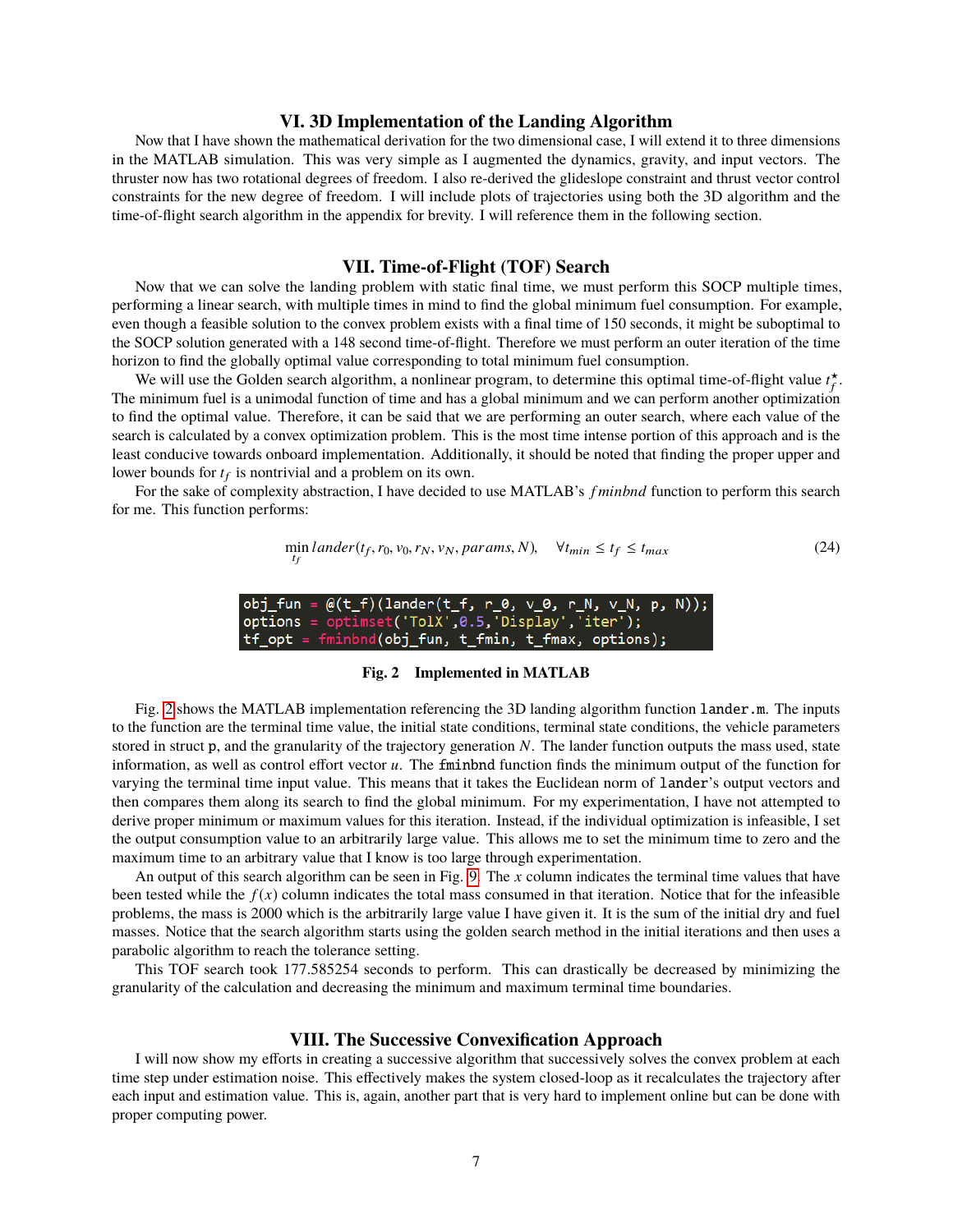```
to do the successive algorithm under noise
clear all;
close all;
load output_golden.mat
dt = tf\_opt/(N-1);index = 0;tf{\text{-}opt = tf{\text{-}opt: -dt : 0}}<br>index = index + 1;
    [m\_used, r, v, u, m] = lander(tf\_opt, r_0, v_0, r_N, v_N, p, N);r_0= r(:,2) - rand(3,1);v(: ,2) -
                     rand(3,1);v_0= m(2) -p.m_fp.m_d;r_saved(:,index) = r(:,1);u\_saved(:,index) = u(:,1);v saved(:,index) = v(:,1);
    \overline{\mathsf{m}} saved(:,index) = \mathsf{m}(\cdot,1);
     one loop done
end
tv =linspace(0, tf_opt, index-1);
plot_outer_3D(tv, r_saved, v_saved, u_saved, m_saved);
```
**Fig. 3 Successive Algorithm**

In Fig. [3](#page-7-0) we see the general layout of the successive algorithm. First we clear all of the available information and load the output from the TOF search algorithm. The only data we really use are the vehicle parameters, optimal terminal time value, and other constants. We define the time step by the optimal terminal time divided by the total granularity. We then iteratively solve the lander.m algorithm with mass depletion dynamics additive noise to the state vectors. The randn function in MATLAB returns a random scalar drawn from the standard normal distribution. This is not how aerodynamic uncertainty works, but I am doing this for simplicity and can make it more complicated later. Note that the struct value of fuel mass consistently changes with the known consumption from the last iteration. I then save the values for display later.

Please see Fig. [10](#page-11-1) and Fig. [11](#page-12-0) for the outputs of the 3D successive algorithm for the originally posed Mars Landing problem. You will see that the trajectory generation is unfinished. This is unfortunately because of my own time constraints and a small glitch. From the data shown, the simulation runs very well and stays within all given constraints. At the last time point shown, the vehicle had only consumed about 150kg of propellant with an additional 350 to its disposal. In optimal conditions it should only consume 315 kg given by Fig. [9.](#page-11-0) Therefore, the unfinished trajectory and data look very correct and follow the optimal path. Therefore it looks promising and robust under noise. I will continue to work on this solution after the end of the course.

#### **IX. Future Work and Implementation of Successive Algorithm**

After the completion of ECE5555, I plan on completing and polishing up my successive solution. I also plan on autocoding my algorithm in C/C++ using the CVXgen tool. I will run it on a small embedded Linux platform and see what kind of cycle times I can get as it converges to an optimal trajectory. Additionally, I plan on implementing an offline version of the algorithm on a small electric-ducted-fan vehicle that will simulate the inertial properties of a rocket body. I will attempt to land this vehicle with some initial conditions.

# **X. Conclusion**

I have presented an algorithm that can generate trajectory and control inputs for fuel-optimal landings. This can be used as an offline optimizer or used online in a successive fashion where the optimal time-of-flight is converged upon. This algorithm has many uses and is useful in the landing of reusable launch vehicles back to Earth and research vehicles on other planets. Implementation of algorithms like this have already had a profound impact on the aerospace industry and are the key to reducing cost to space access. I have shown that a successive approach, effectively closed loop, is robust under noise. Overall, I have learned an incredible amount working on this project in my own time and will continue working on it going forward. I would like to thank Prof. Eilyan Bitar for his help and guidance during this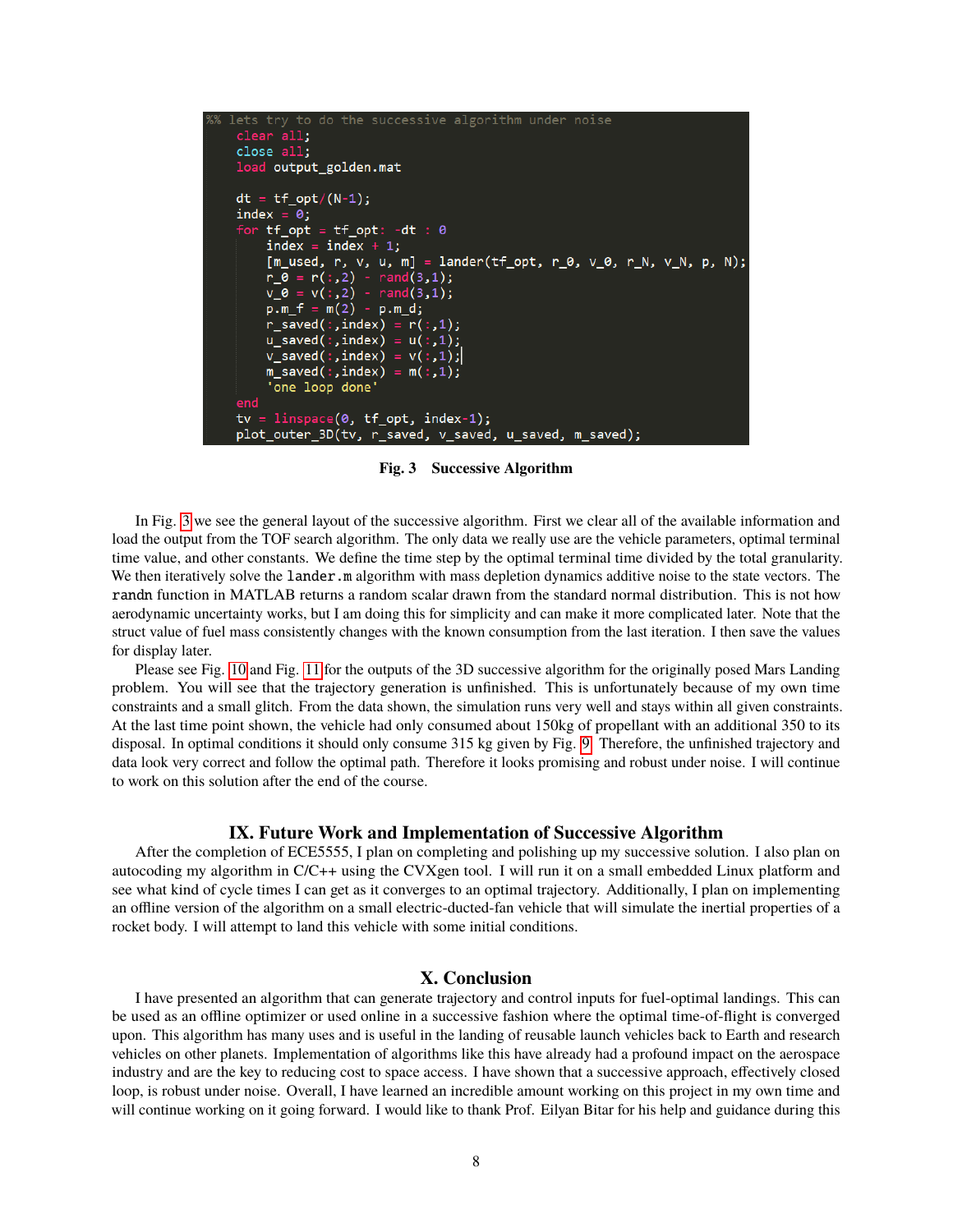project.

# **A. APPENDIX**

#### **A. Problem 4 CVX Program**

```
c v x _ b e gi n
            variables u(2,N) z(1,N) s(1,N) r(2,N) v(2,N)<br>minimize(-z(N)) % objective
            minimize(−z(N)) % objective function<br>subject to % constraint
                        to \% constraints and dynamics r(:,1) == r_0; \% position IC
                                                          r ( : , 1 ) == r _ 0 ; % p o s i t i o n IC
                        v(:,1) == v_0;<br>
r(:,N) == r_N;r : N = r = N;<br>
v : N = v = N;<br>
v * i \circ v = v - N;
                                                         \% velocity TC<br>% mass IC
                        z(1) == log(m_t);<br>
r(2,:) >= 0;% ground clearance<br>cad(tv_max)); % thrust vector control constraint
                        u(2,:) \geq s.* \cos(\text{degtroad}(tv\_max)); % thrust vector r(1,:) \leq r(2,:) tan(degtorad(gs)); % glide slope
                        r(1,:) \le r(2,:) / \tan(\text{degtroad}(gs));z ( : ) >= 0;
                         k = 1:N-1
                                    r(:,k+1) == r(:,k) + ((dt/2)*(v(:,k) + v(:,k+1))) +(((dt^2)/12)*(u(:,k+1) - u(:,k)));<br>v(:,k+1) == v(:,k) + ((dt/2)*(u(:,k) + u(:,k+1))) +(g_plan*dt);
                                   z(1, k+1) = z(1, k) - (((a * d t)/2) * (s(1, k) + s(1, k+1)));
           end
                        for k = 1:Nnorm (u(:,k)) \leq s(1,k);z_0 = m_t - (a *rho2 * dt * (k-1));m_1 = r \ln(1/z_0);
                                   m_2 = rho2/z_0;
                                   \overline{z1} = log (m t−( a* rho 1 * dt *(k −1)));
                                   z0 = \log(z_0);
                                   z(1, k) \ge z0;z(1, k) \leq z1;
                                     s(1, k) \le m_2*(1 - (z(1, k) - z0));<br>
s(1, k) \ge m_1*(1 - (z(1, k) - z0) + ((z(1, k) - z0)^2)/2));end
c v x e n d
```
#### <span id="page-8-0"></span>**B. 2D Figures for Mars Landing With Glideslope Constraint**

```
% constants and vehicle parameters
g0 = 9.807;% Earth gravity, m/s^2
g_plan = [0, -3.711]; \total \text{\bmat}{\bmat} \text{\bmat}$ \text{\bmat}$ \text{\bmat}$ \text{\bmat}$ \text{\bmat}$ \text{\bmat}$ \text{\bmat}$ \text{\bmat}$ \text{\bmat}$ \text{\bmat}$ \text{\bmat}$ \text{\bmat}$ \te
                           % specific impulse, s
Isp = 255;m_d = 1500;% drymass, kg
m f = 500;% fuel mass, kg
                           % total mass, kg
m_t = m_f + m_d;\frac{1}{2} thrust
Ft = 22000;
rho2 = Ft;% thrust, Newtons
rho1 = 0.15 * Ft;% lowest throttleability, Newtons
% initial and final conditions -- dynamics [x z]
r_0 = [1500; 2000]; % position vector, m
v_0 = [70; -75];% velocity vector, m/s
r N = [0; 0];% terminal position, m
                           % terminal velocity, m
V_N = [0; 0];% other timing and constraint garbage
t_f = 100; <br> \frac{1}{3} final time horizon (not necessarily optimal)
```
**Fig. 4 Single engined small Mars vehicle parameters.**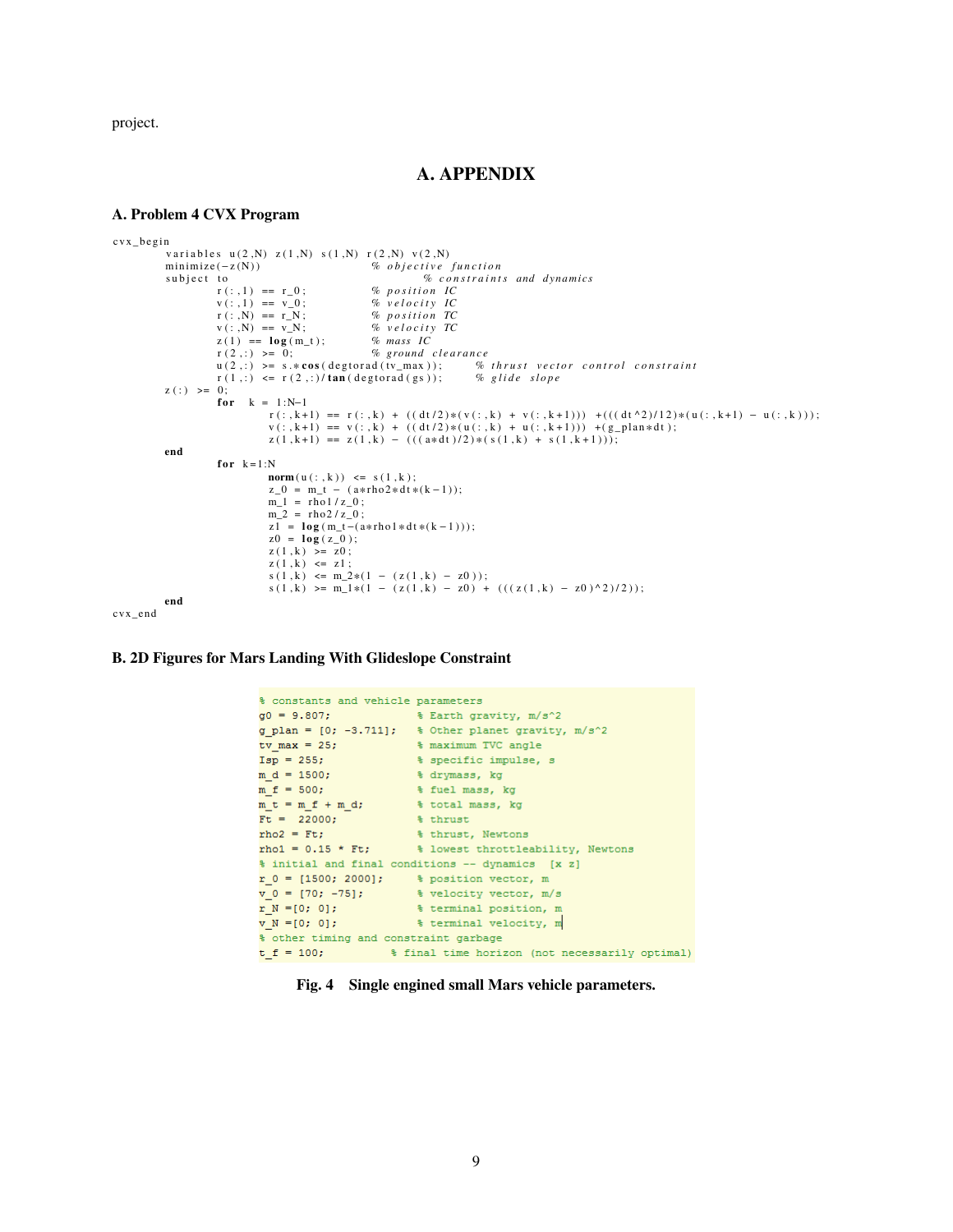<span id="page-9-0"></span>

<span id="page-9-1"></span>**Fig. 5 Single engined small Mars vehicle trajectory generated with static finite time. This shows the magnitude and direction of the thrust as well as outlines the path of movement.**



**Fig. 6 Single engined small Mars vehicle subplot array shows the position and velocity of the lander along the trajectory.**

**C. 2D Earth Landing of Falcon 9 Without Glideslope Constraint**

```
D. 3D Mars Landing with Glideslope Constraint, Same Vehicle Parameters as 4, and TOF search
```
**E. Successive Algorithm Figures**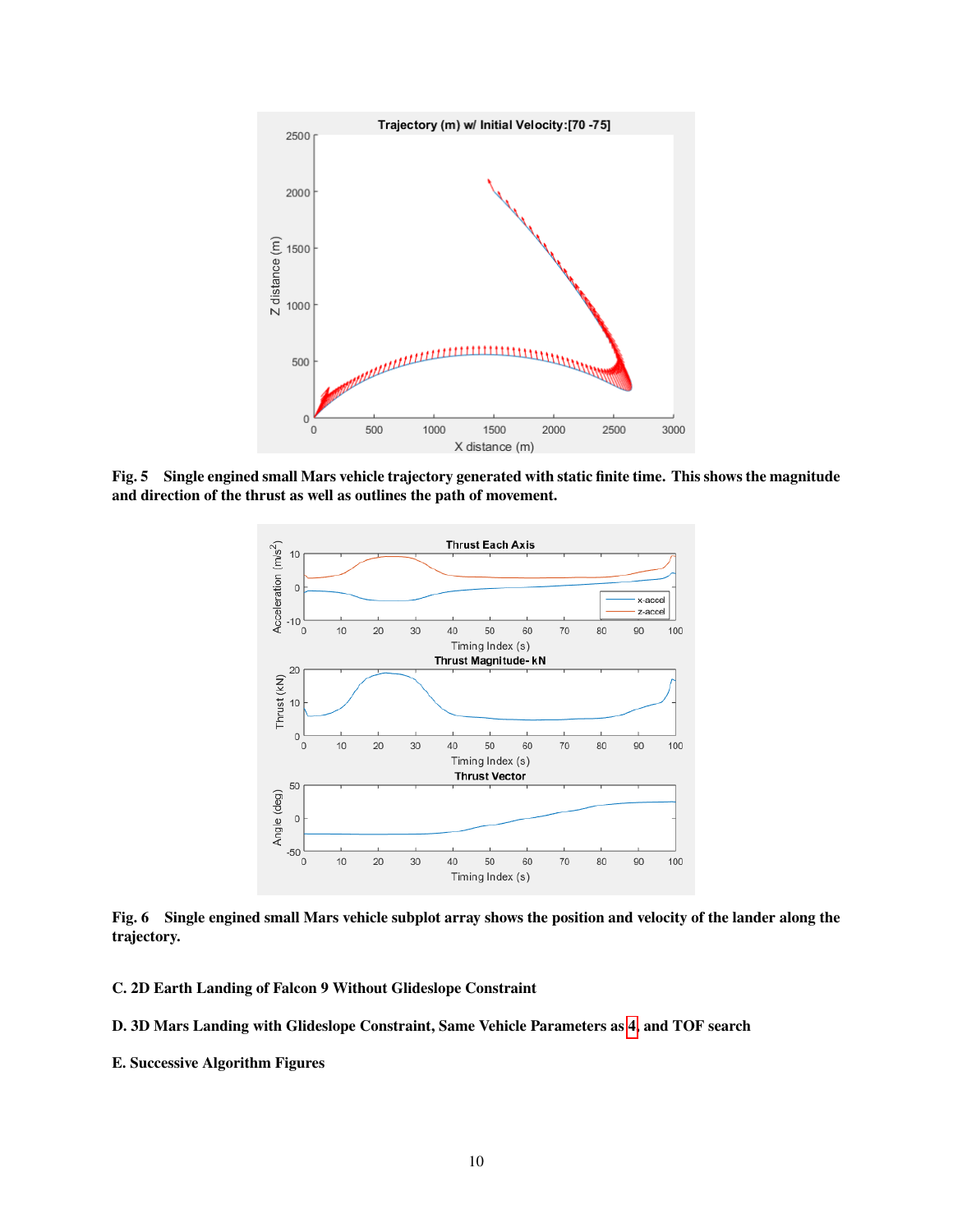

**Fig. 7 Earth Landing Trajectory of SpaceX's Falcon 9 first stage rocket as it approaches the barge for landing.**



**Fig. 8 3D Mars landing trajectory with glideslope constraints and optimal terminal time given from TOF search.**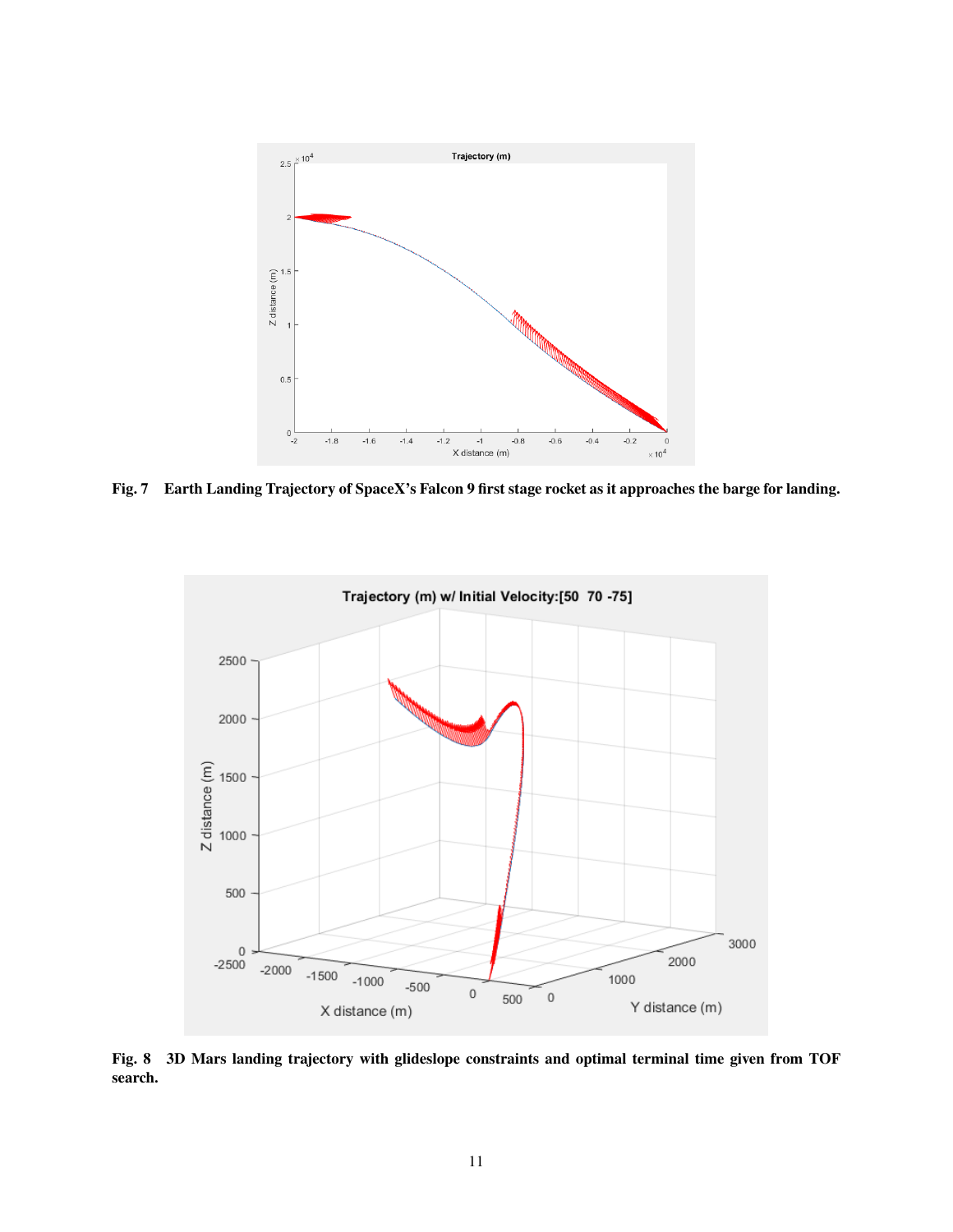<span id="page-11-0"></span>

| Func-count | x                 | f(x)    | Procedure |
|------------|-------------------|---------|-----------|
| 1          | 38,1966           | 2000    | initial   |
|            | Error! Infeasible |         |           |
| 2          | 61,8034           | 2000    | golden    |
|            | Error! Infeasible |         |           |
| з          | 76.3932           | 2000    | golden    |
| 4          | 85.4102           | 315.57  | golden    |
| 5          | 90.983            | 324,006 | golden    |
| 6          | 88,138            | 318.584 | parabolic |
|            | Error! Infeasible |         |           |
| 7          | 82.9287           | 2000    | parabolic |
| 8          | 86.4521           | 316.07  | golden    |
| Error!     | Failed            |         |           |
| 9          | 85.2435           | 2000    | parabolic |
| 10         | 85.5769           | 315.484 | parabolic |
| 11         | 85.9112           | 315.575 | golden    |
| 12         | 85.7435           | 315.498 | parabolic |

**Fig. 9 Output from the fminbnd linear search. Notice that it starts using the golden search algorithm in the initial iterations and then uses a parabolic algorithm to reach the tolerance setting.**

<span id="page-11-1"></span>

**Fig. 10 This is the unfinished 3D trajectory generated by the successive algorithm and noise initial conitions.**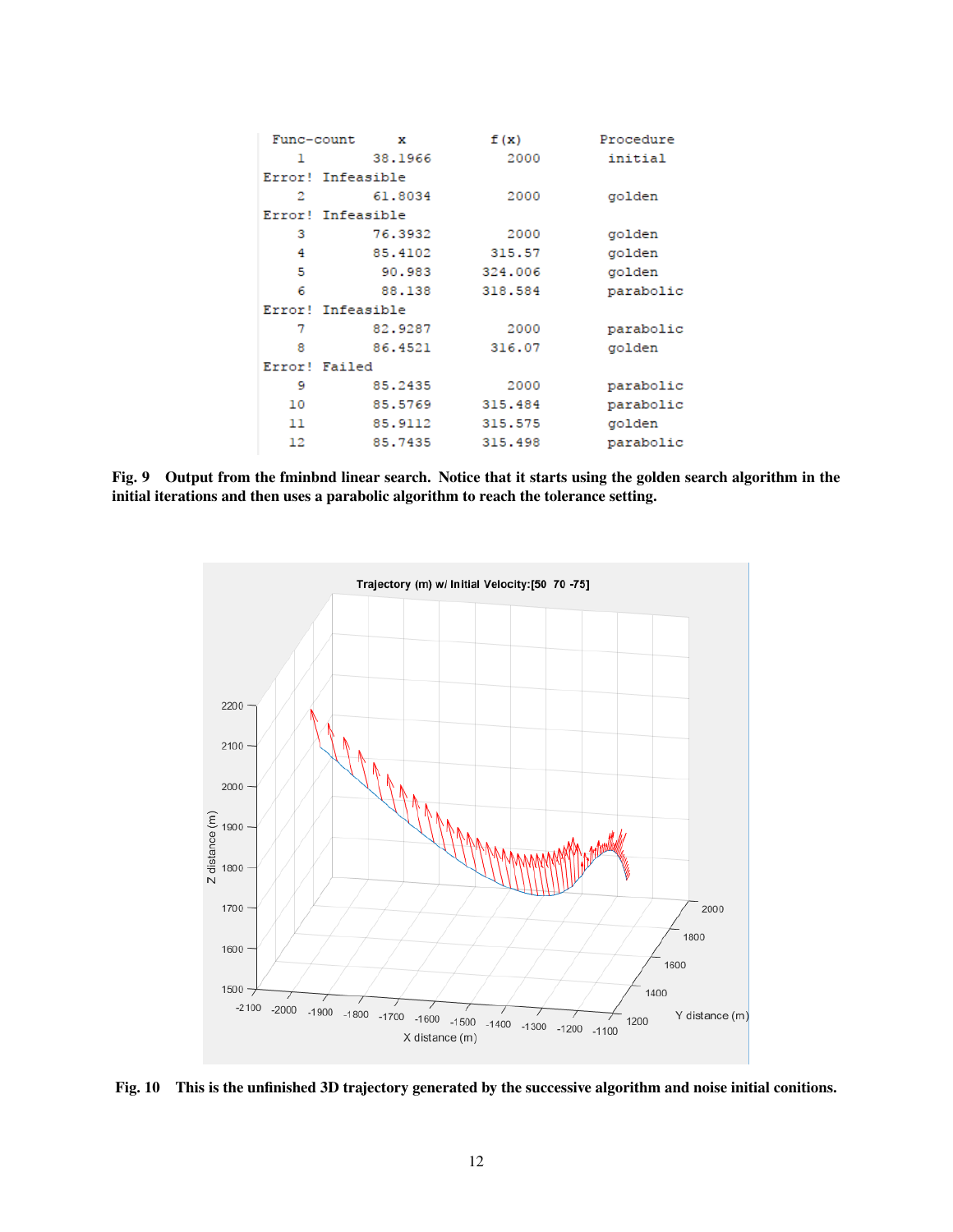<span id="page-12-0"></span>

**Fig. 11 These are the control inputs from the unfinished 3D trajectory generated by the successive algorithm**